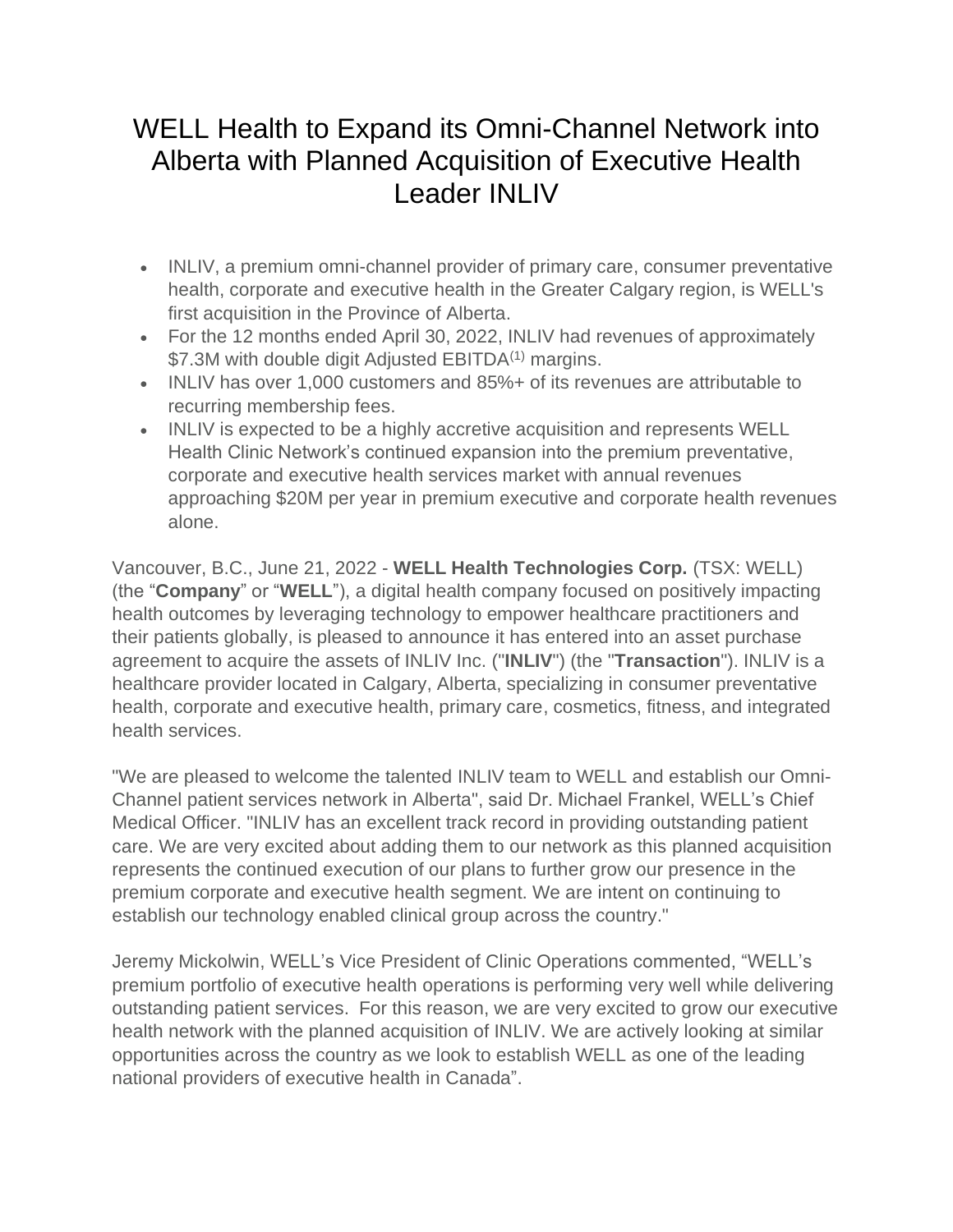Since 1978, INLIV has provided medical care to professionals and families, including executives, and other professionals in the Greater Calgary region. In addition to providing primary care services, INLIV provides corporations and other organizations with executive health, employee wellness, aesthetics, and periodic medical exams as well as other integrative services such as physiotherapy and counselling services.

Deanna Zumwalt, President & CEO of Coril Holdings Ltd. and INLIV's sole shareholder commented, "We are excited at the prospect of becoming a long-term shareholder in WELL as part of this Transaction, and believe WELL is best positioned to unlock the value of INLIV's corporate and executive health business as they look to grow their national clinical strategy from coast to coast."

INLIV currently has a total staff of more than 50 people, including 23 care providers and clinicians providing outstanding care to more than 1,000 clients. For the 12 months ended April 30, 2022, INLIV had revenues of approximately \$7.3M and double digit Adjusted EBITDA<sup>(1)</sup> margins. Greater than 85%+ of its revenues are attributable to recurring membership fees.

"INLIV is thrilled to join the WELL group of companies. WELL's focus on the use of technology to provide the most advanced care possible is fully in line with INLIV's strategic vision," said Vince Danielsen, CEO of INLIV. "By leveraging WELL's expansive portfolio of medical technologies and clinic network, we believe this opportunity will allow INLIV to seek further growth and enhance our patient offering."

## **Transaction Details:**

Pursuant to the asset purchase agreement, WELL will pay the following consideration: (i) \$1,609,195 payable in cash, shares or a combination of cash and shares at WELL's sole discretion upon closing of the Transaction, subject to customary closing and postclosing adjustments; and (ii) a 120-day general holdback (**"Holdback Period"**) amount of \$240,375 payable in cash, shares or a combination of cash and shares at WELL's sole discretion. The Transaction is conditional to INLIV's sole shareholder, Coril Holdings Ltd., a privately owned family enterprise with 124-year history operating businesses in a diverse set of industries to purchase WELL's shares to the extent the Transaction comprises of any cash consideration after closing of the Transaction and end of the Holdback Period on the open market over the respective proceeding 15 business day period subject to certain restrictions. The Transaction is expected to close in Q3-2022.

Footnotes:

1. **Non-GAAP financial measure**. Earnings before interest, taxes, depreciation, and amortization ("EBITDA") and Adjusted EBITDA should not be construed as alternatives to net income/loss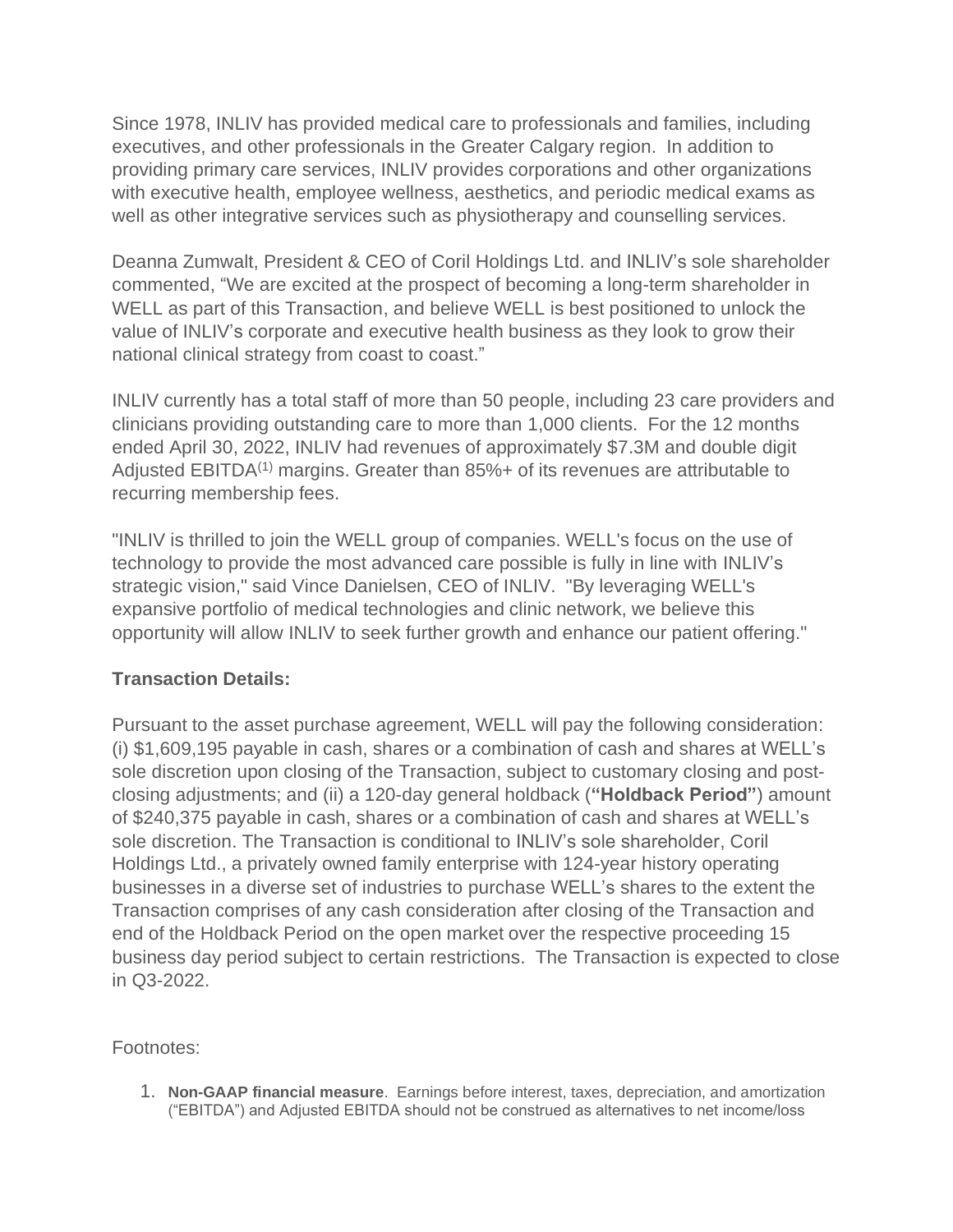determined in accordance with IFRS. EBITDA and Adjusted EBITDA do not have any standardized meaning under IFRS and therefore may not be comparable to similar measures presented by other issuers. WELL defines Adjusted EBITDA as EBITDA before transaction, restructuring, and integration costs, time-based earn-out expense, change in fair value of investments, share of loss of associates, foreign exchange gain/loss, and stock-based compensation expense. The Company considers Adjusted EBITDA a financial metric that measures cash that the Company can use to fund working capital requirements, service future interest and principal debt repayments and fund future growth initiatives.

## **WELL HEALTH TECHNOLOGIES CORP.**

Per: *"Hamed Shahbazi"* Hamed Shahbazi Chief Executive Officer, Chairman and Director

## **About WELL Health Technologies Corp.**

WELL is a practitioner focused digital healthcare company whose overarching objective is to positively impact health outcomes to empower and support healthcare practitioners and their patients. WELL has built an innovative practitioner enablement platform that includes comprehensive end to end practice management tools inclusive of virtual care and digital patient engagement capabilities as well as Electronic Medical Records (EMR), Revenue Cycle Management (RCM) and data protection services. WELL uses this platform to power healthcare practitioners both inside and outside of WELL's own omni-channel patient services offerings. As such, WELL owns and operates Canada's largest network of outpatient medical clinics serving primary and specialized healthcare services and is the provider of a leading multi-national, multi-disciplinary telehealth offering. WELL is publicly traded on the Toronto Stock Exchange under the symbol "**WELL**" and on OTCQX under the symbol "**WHTCF**". To learn more about the Company, please visit: www.well.company.

#### **Forward-Looking Information**

This news release may contain "Forward-Looking Information" within the meaning of applicable Canadian securities laws, including without limitation the completion of the Transaction and INLIV's future growth. Forward-Looking Information is based upon a number of estimates and assumptions that, while considered reasonable by management, are inherently subject to significant business, economic and competitive uncertainties, and contingencies. Forward-Looking Information generally can be identified by the use of forward-looking words such as "may", "should", "will", "could", "intend", "estimate", "plan", "anticipate", "expect", "believe" or "continue", or the negative thereof or similar variations. Forward-looking Information involves known and unknown risks, uncertainties and other factors that may cause future results, performance or